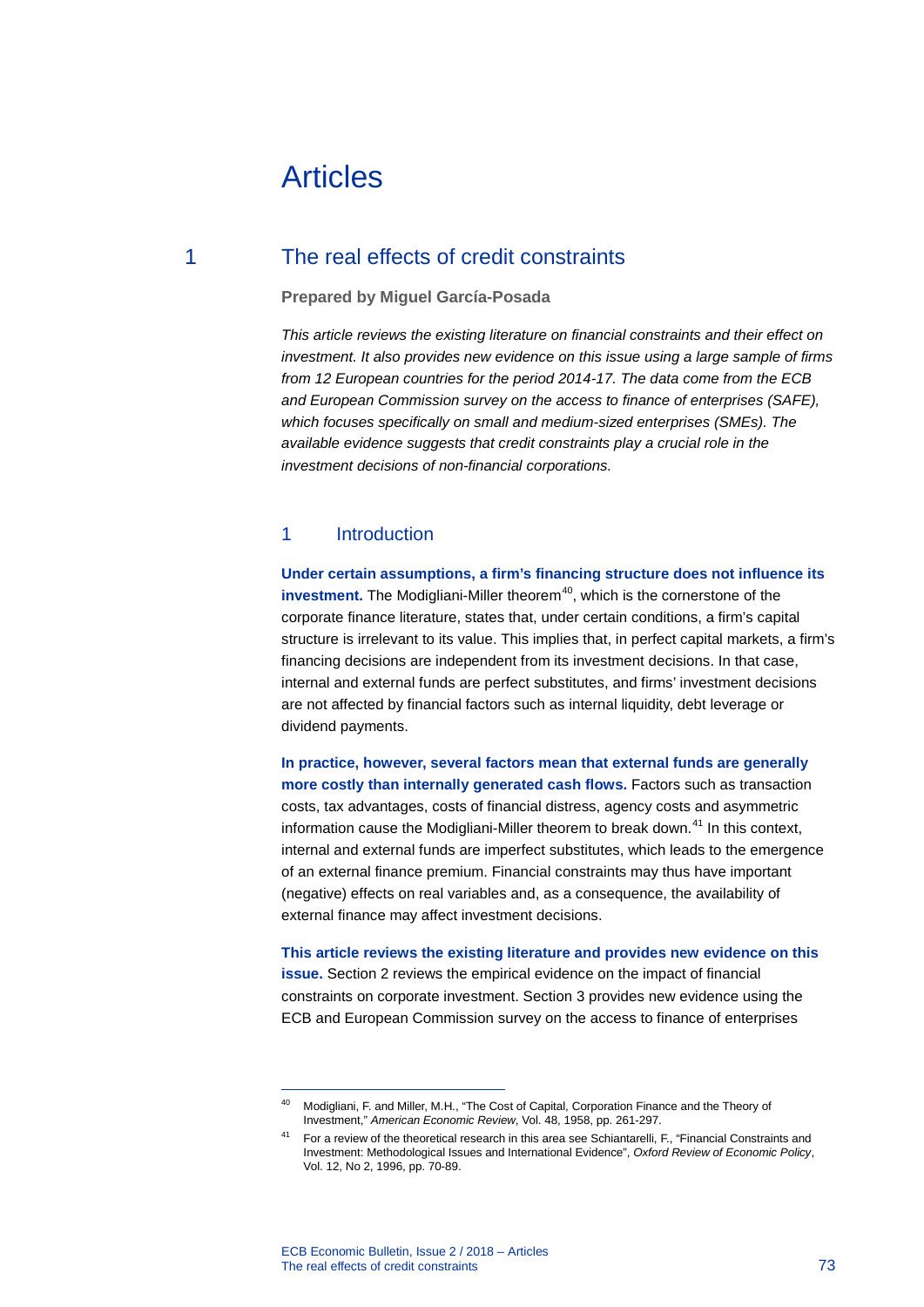(SAFE), $42$  complemented by information from the euro area bank lending survey. $43$ Section 4 concludes.

# 2 Literature review

**This section summarises micro-econometric evidence on the effects of credit constraints on the real economy.** It highlights the most noteworthy studies in the literature that follow a micro-econometric approach<sup>[44](#page-1-2)</sup> to provide a context for the new evidence presented in Section 3.

**2.1 Early research: investment-cash flow sensitivities and financial statement data**

**Early research on financial constraints was based on firms' financial statement data and indirect measures of financial constraints.** In this literature, the standard approach was to use indirect measures of financial constraints such as dividend payout behaviour, association with business groups, size, age, ownership form and credit ratings to test whether the sensitivity of investment to cash flows was greater in types of firm that were more likely to be financially constrained.<sup>[45](#page-1-3)</sup>

**The seminal work of Fazzari et al.**[46](#page-1-4) **found that investment was more sensitive to cash flows in financially constrained firms.** According to the authors, lowdividend firms were more likely to be financially constrained because firms might pay low dividends, when they require investment finance that exceeds their internal cash flows, in order to retain all of the low-cost internal funds they can generate. The presence of financial constraints could be tested by analysing the sensitivity of investment to cash flows. The intuition is that, if the cost disadvantage of external finance is small (i.e. no financial constraints), firms can use external funds to smooth investment when internal finance fluctuates. By contrast, if the cost disadvantage is significant (i.e. financial constraints are relevant), firms may have no alternative lowcost source of finance, and their investment is likely to be driven by fluctuations in cash flows. In line with this hypothesis, the authors found that investment by lowdividend firms was more sensitive to fluctuations in cash flows than investment by high-dividend firms.

<span id="page-1-0"></span> $42$  The regular reports on th[e SAFE](https://www.ecb.europa.eu/stats/ecb_surveys/safe/html/index.en.html) survey can be found on the ECB's website.

<span id="page-1-1"></span><sup>&</sup>lt;sup>43</sup> For more information about the banking lending survey see Köhler-Ulbrich, P., Hempell, H. and Scopel, S., "The euro area bank lending survey. Role, development and use in monetary policy preparation", *Occasional Paper Series*, No 179, ECB, 2016.

<span id="page-1-2"></span><sup>44</sup> There is also a large body of macro literature that studies the effects of financial friction on long-run growth and business cycles. For instance, Aghion et al. (Aghion, P., Angeletos, G., Banerjee, A. and Manova, K., "Volatility and growth: Credit constraints and the composition of investment", *Journal of Monetary Economics,* Vol. 57, No 3, 2010, pp. 246-265) show that, through their effect on the cyclical composition of investment, credit constraints can lead to both higher output volatility and lower mean growth.

<span id="page-1-4"></span><span id="page-1-3"></span><sup>45</sup> For a review of this literature see Schiantarelli, F., op. cit.

<sup>46</sup> Fazzari, S.M., Hubbard, R.G. and Petersen, B.C., "Financing Constraints and Corporate Investment", *Brookings Papers on Economic Activity*, Vol. 1988, No 1, 1988, pp. 141-206.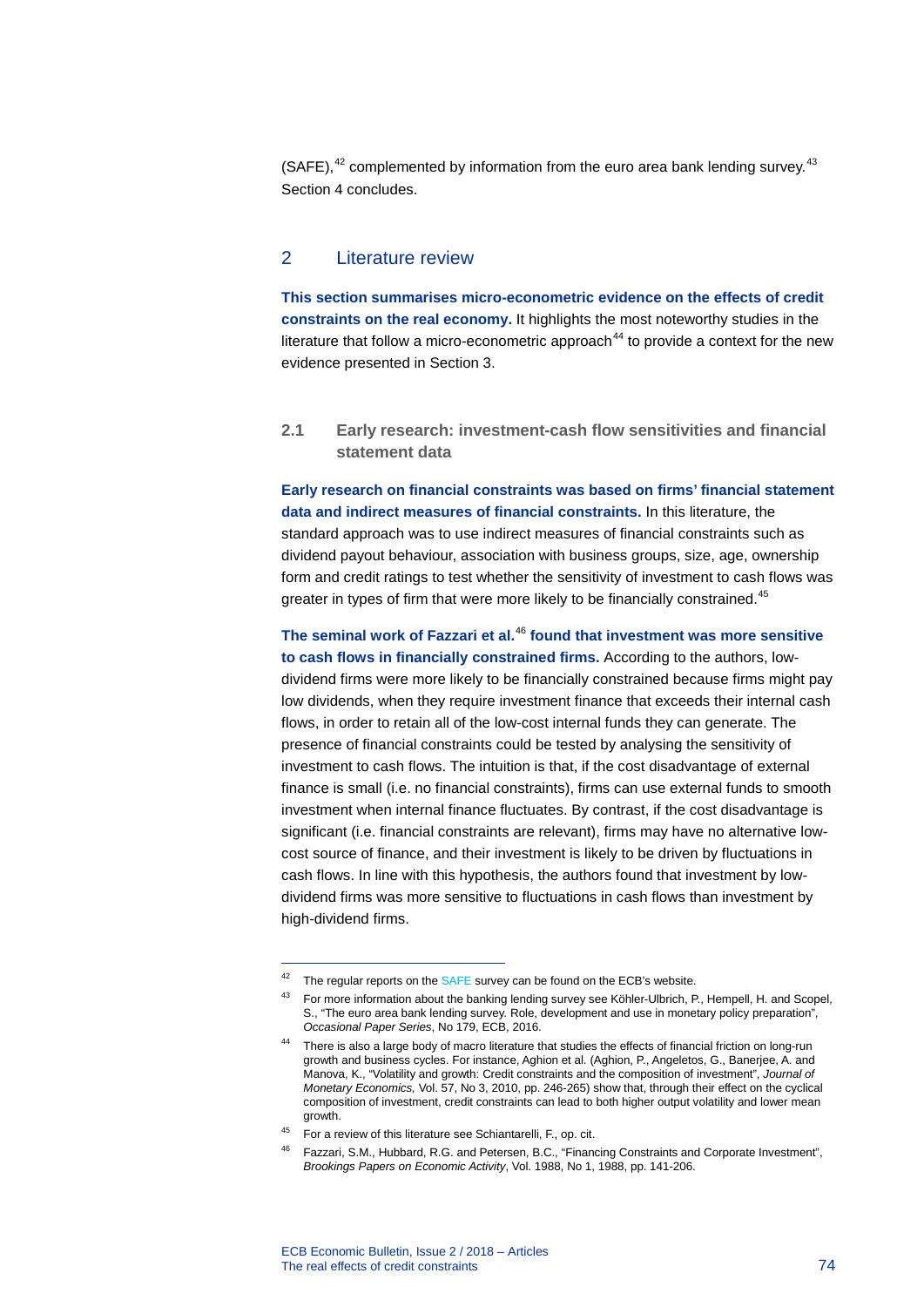# **A standard criticism of this approach is that cash flows may proxy for other, unobservable determinants of investment, such as investment opportunities.**

Cash flows may capture the current and expected profitability of investment: high cash flows signal that the firm has done well and is likely to continue doing well.<sup>[47](#page-2-0)</sup> Thus, more liquid firms have better investment opportunities, and accordingly they tend to invest more. One way around this problem is to control for the expected profitability of investment when estimating investment-cash flow sensitivities. This can be done by using Tobin's average  $q^{48}$  $q^{48}$  $q^{48}$  (the ratio of the market value of the firm to the replacement cost of its assets), as it contains forward-looking information on profitability. Theory predicts that, if financial constraints are unimportant, Tobin's q should be the only determinant of investment. However, Tobin's q is difficult to measure in practice and may well differ from the marginal  $q^{49}$ , which is the relevant measure for firms' investment decisions, unless very stringent conditions are satisfied. Hence, when Tobin's q is not a good measure of investment opportunities, the significance of cash flows may simply reflect the fact that they contain information about future profitability.

# **In addition, this strand of the literature has been challenged by Kaplan and Zingales,** [50](#page-2-3) **who provide empirical evidence that a greater sensitivity of investment to cash flows is not a reliable measure of financing constraints.**

The authors undertake an in-depth analysis of the low-dividend firms that Fazzari et al. identify as financially constrained according to the investment-cash flow criterion. In particular, they examine managers' views on their firms' access to credit gleaned from comments on the firms' annual reports or "10-K" reports<sup>51</sup>, complemented by additional quantitative information. On this basis, they rank the extent to which the firms are likely to be financially constrained. Strikingly, firms classified as less financially constrained exhibit significantly greater investment-cash flow sensitivity than those classified as more financially constrained, which implies that investmentcash flow sensitivities do not always increase with the degree of financing constraints.

**Another study that highlights the limitations of these methodologies is by**  Farre-Mensa and Ljungqvist.<sup>[52](#page-2-5)</sup> The authors, using a large sample of US publiclylisted firms for the period between 1989 and 2011, find that firms typically classified

<span id="page-2-0"></span><sup>47</sup> For instance, in Fazzari et al., op. cit., cash flows equal income after interest and taxes plus depreciation and amortisation, and it is divided by the capital stock. This variable is likely to be highly correlated with a return on assets ratio (net income over total assets).

<span id="page-2-1"></span><sup>48</sup> See Tobin, J., "A General Equilibrium Approach to Monetary Policy", *Journal of Money, Credit and Banking*, Vol. 1, No 1, 1969, pp. 15-29.

<span id="page-2-2"></span> $49$  Tobin's marginal q is the ratio of the market value of an additional unit of capital to its replacement cost.

<span id="page-2-3"></span><sup>50</sup> Kaplan, S. N. and Zingales, L., "Do Investment-Cash Flow Sensitivities Provide Useful Measures of Financing Constraints?", *Quarterly Journal of Economics*, Vol. 112, No 1, 1997, pp. 169-215.

<span id="page-2-4"></span><sup>51</sup> 10-K is an annual report required by the US Securities and Exchange Commission that gives a comprehensive summary of a company's financial performance.

<span id="page-2-5"></span><sup>52</sup> Farre-Mensa, J. and Ljungqvist, A., "Do Measures of Financial Constraints Measure Financial Constraints?", *Review of Financial Studies*, Vol. 29, No 2, 2016, pp. 272-308.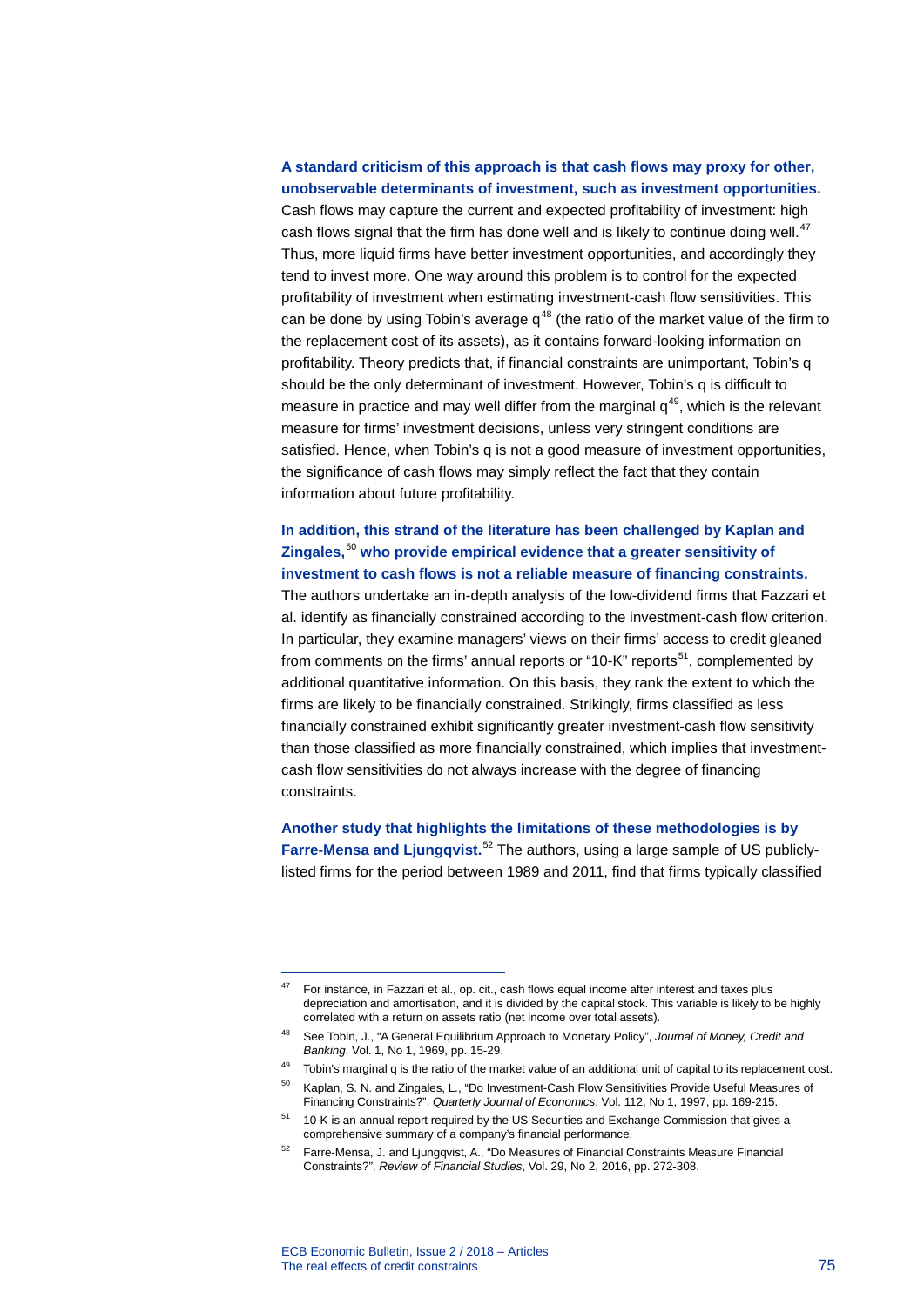as constrained<sup>[53](#page-3-0)</sup> do not actually behave as such. In particular, these firms have no difficulty raising debt when tax rates increase (as an increase in tax rates raises the value of tax shields) and they use the proceeds from equity issues to increase payouts to shareholders, which indicates that they do not face an inelastic supply of equity curve. According to the authors, traditional measures of credit constraints identify young and fast-growing firms that obtain financing primarily from the equity and loan markets, rather than capturing actual financial constraints.

# **2.2 Survey-based indicators of financial constraints and firm performance**

**Given the limitations of previous studies based on investment-cash flow sensitivities and financial statement data, a new strand of the literature attempts to assess the impact of financial constraints on real variables using survey data.** The key idea is to obtain direct measures of financial constraints by asking firms about problems in their access to credit markets.

**Campello et al.**[54](#page-3-1) **use a worldwide survey to assess the impact of the 2008 financial crisis on spending plans.** They do so with a sample of very large corporations from the United States, Europe and Asia surveyed in 2008. They find that constrained firms planned, on average, deeper cuts in technology expenditure, capital expenditure, marketing expenditure and employment. The inability to obtain external funds also caused many constrained firms to forgo attractive investment opportunities.

**Ferrando and Mulier**[55](#page-3-2) **analyse the effect of being a discouraged borrower (i.e. a firm that needs external finance but does not apply for a bank loan because it fears that its application will be rejected) on firm investment and growth.** They do so by combining the answers to the SAFE survey with financial statement data for nine euro area countries for 2010-14. The discouraged borrowers in the survey tend to be riskier and lower quality firms than non-discouraged borrowers, as suggested by, among other things, their lower Altman Z-scores<sup>[56](#page-3-3)</sup> and their low interest coverage ratios.<sup>[57](#page-3-4)</sup> Using instrumental variables to take into account

<span id="page-3-0"></span><sup>53</sup> On the basis of not having a credit rating or paying low dividends, or on linear combinations of observable characteristics such as size, age or leverage as in the Kaplan-Zingales, Hadlock-Pierce and Whited-Wu indices. The actual Kaplan-Zingales index comes from Lamont, O., Polk, C., and Saa-Requejo, J., "Financial Constraints and Stock Returns", *Review of Financial Studies,* Vol. 14, No 2, 2001, pp. 529-554. The Hadlock-Pierce index comes from Hadlock, C. and Pierce, J., "New Evidence on Measuring Financial Constraints: Moving Beyond the KZ Index", *Review of Financial Studies,* Vol. 23, No 5, 2010, pp. 1909-1940. The Whited-Wu index comes from Whited, T. and Wu, G., "Financial Constraints Risk", *Review of Financial Studies,* Vol. 19, No 2, 2006, pp. 531-559.

<span id="page-3-1"></span><sup>54</sup> Campello, M., Graham, J.R and Harvey, C., "The real effects of financial constraints: Evidence from a financial crisis", *Journal of Financial Economics*, Vol. 97, No 3, 2010, pp. 470-487.

<span id="page-3-2"></span><sup>&</sup>lt;sup>55</sup> Ferrando, A. and Mulier, K., "The real effects of credit constraints: evidence from discouraged borrowers in the euro area", *Working Paper Series*, No 1842, ECB, 2015.

<span id="page-3-3"></span><sup>&</sup>lt;sup>56</sup> The Z-score is a linear combination of five common business ratios, weighted by coefficients. The formula is used to predict the probability that a firm will go into bankruptcy within two years. See Altman, E.I., "Financial Ratios, Discriminant Analysis and the Prediction of Corporate Bankruptcy", *Journal of Finance,* Vol. 23, No 4, 1968, pp. 589-609.

<span id="page-3-4"></span><sup>&</sup>lt;sup>57</sup> The interest coverage ratio is defined as earnings over interest payments, with earnings measured before interest, taxes, depreciation and amortisation (EBITDA).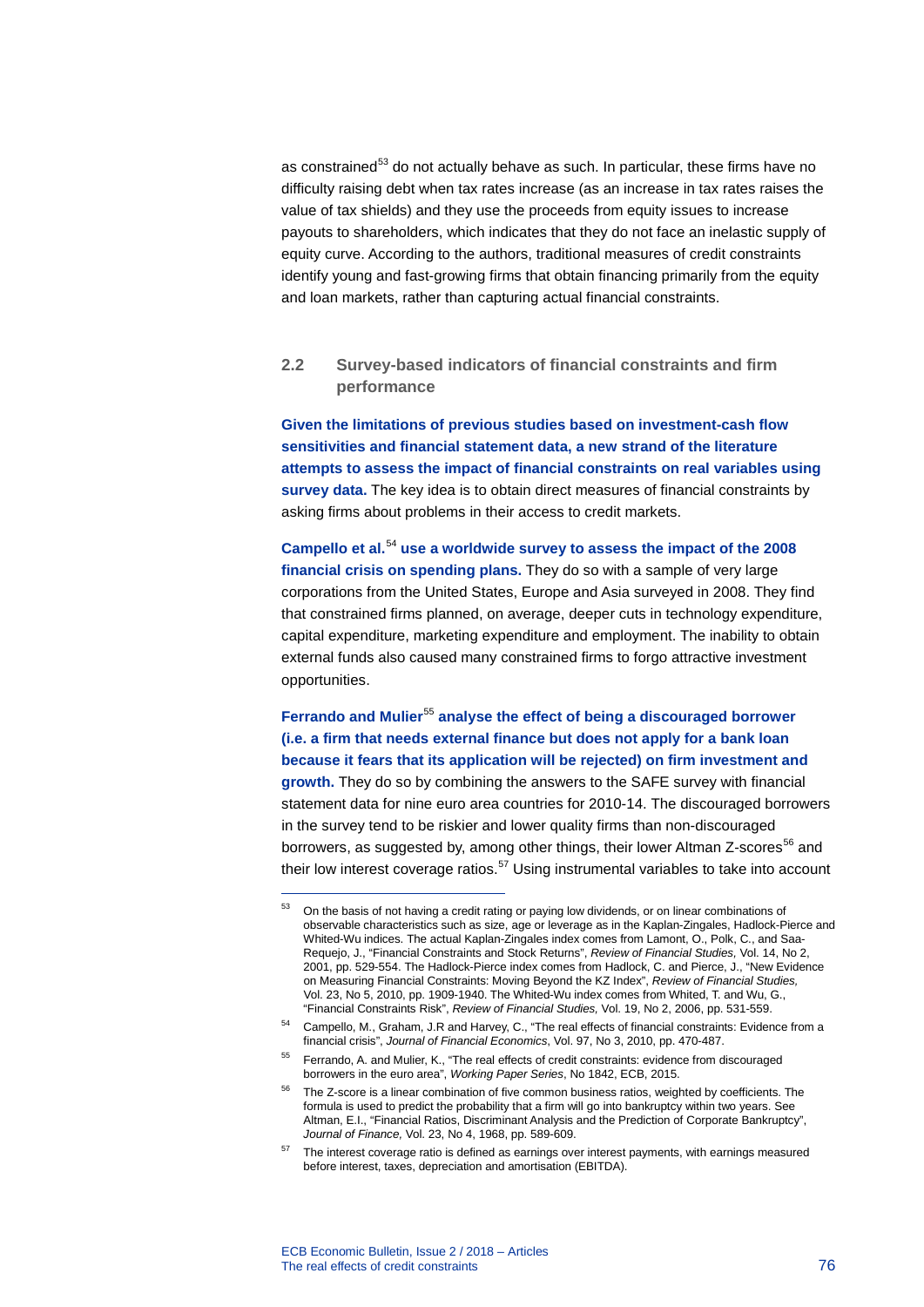the endogeneity between discouragement and investment (as discouraged borrowers are likely to have worse investment opportunities) the authors show that discouragement has large negative effects on investment, employment and asset growth. They argue that this negative impact is due to the lack of access to bank finance implied by discouragement.

**A different approach is taken by Buca and Vermeulen,**[58](#page-4-0) **who examine the negative impact of bank credit tightening on aggregate investment.** They use information on banks' credit standards (i.e. loan approval criteria) from the euro area bank lending survey to construct tightening indices for six European countries<sup>[59](#page-4-1)</sup> for the period 2004-09. Tighter credit standards are likely to lead to a higher proportion of credit-constrained firms, and may thus have effects on the real economy. In particular, the authors find that, following a tightening of bank credit, bank-dependent borrowers (i.e. firms with a high percentage of bank debt over total assets) reduced investment to a much larger extent than non-bank dependent borrowers. As tightening of bank credit standards was substantial in the last financial crisis, they argue that this phenomenon may explain a significant proportion of the drop in aggregate investment by non-financial corporations during that period.

**Nevertheless, a caveat of all these studies is the potential endogeneity of financial constraints.** The fact that the unobserved component of investment opportunities may be correlated with the indicator of credit constraints, and one can only control imperfectly for investment opportunities and investment demand, undermines a causal interpretation of the estimates. For instance, firms with weak balance sheets may have both low investment opportunities and a high probability of being financially constrained, so the relationship between these two variables may be endogenous.

# **2.3 The real effects of the sovereign debt crisis**

**Finally, another strand of the literature studies the real effects of the sovereign debt crisis.** In particular, the euro area sovereign debt crisis in 2010-12 may have caused a credit crunch and have negatively affected firms' investment and job creation through credit rationing by banks in difficulties because of the sovereigndebt crisis, the so-called sovereign-bank nexus.

**Ferrando et al.**[60](#page-4-2) **find that the euro area sovereign debt crisis caused a large reduction in credit access.** The authors, who use data from the SAFE survey on 11 countries for the period 2009-12, find that the euro area sovereign debt crisis caused a large supply-driven reduction in credit access because of the sovereign-bank nexus. In particular, after the sovereign debt crisis started, and controlling for

<span id="page-4-0"></span><sup>58</sup> Buca, A. and Vermeulen, P., "Corporate investment and bank-dependent borrowers during the recent financial crisis," *Journal of Banking & Finance*, Vol. 78, May 2017, pp. 164-180.

<span id="page-4-2"></span><span id="page-4-1"></span><sup>59</sup> Belgium, Germany, Spain, France, Italy and Portugal.

<sup>60</sup> Ferrando, A., Popov, A. and Udell, G.F., "Sovereign stress and SMEs' access to finance: Evidence from the ECB's SAFE survey," *Journal of Banking & Finance,* Vol. 81, Issue C, 2017, pp. 65-80*.*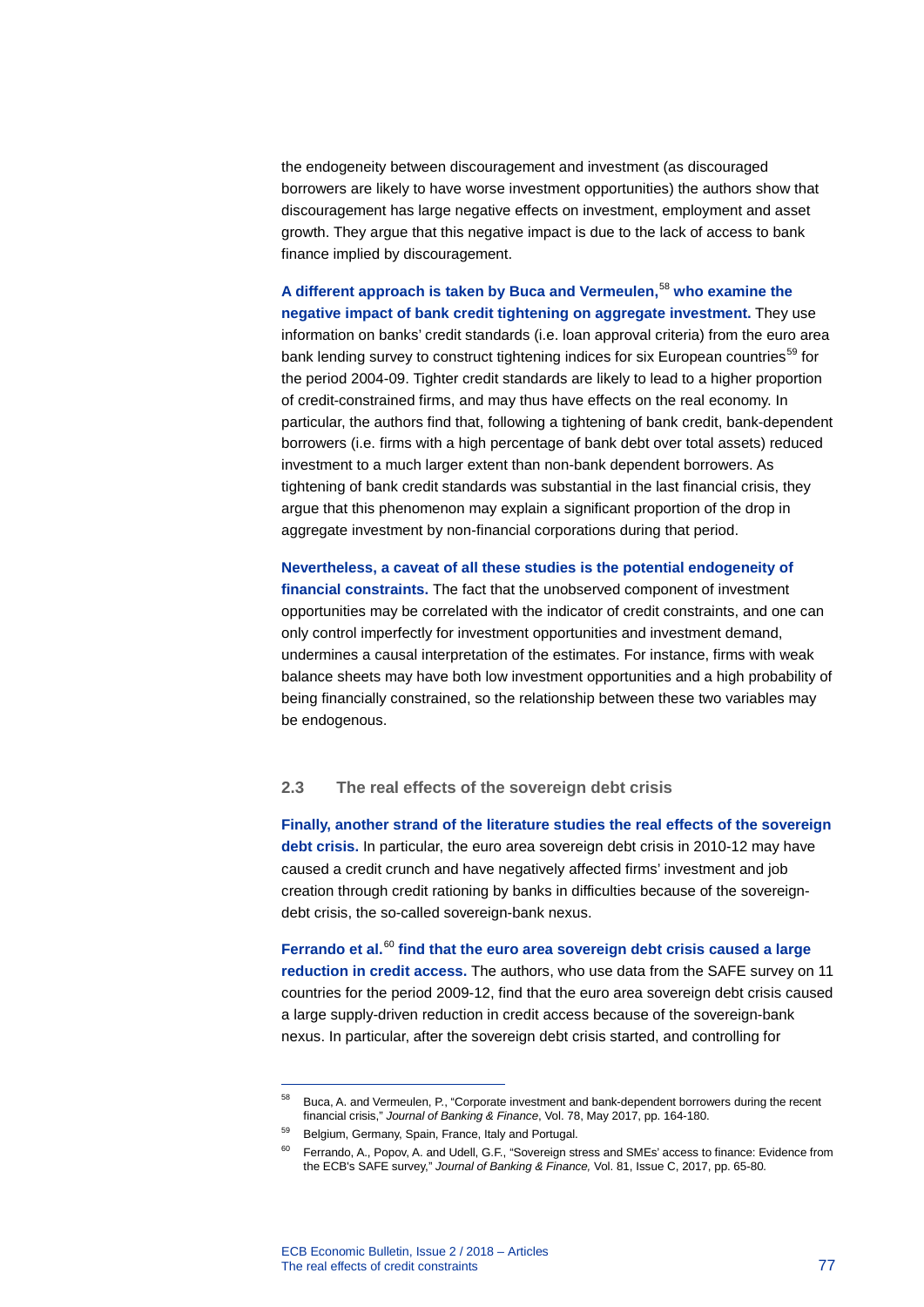borrower quality, firms in stressed countries $61$  became more likely to be denied credit, to be credit-rationed and to face higher loan rates.

# **In addition, Acharya et al.**[62](#page-5-1) **find that the European debt crisis had strong negative effects on the real economy through the bank lending channel.**

According to this study of the European syndicated loan market for the period 2006-- 12, the credit crunch that followed the European debt crisis had strong negative effects on the real economy, as the contraction in lending by banks affected by the crisis depressed the investment, job creation and sales growth of firms associated with these banks. The authors' estimates suggest that the credit crunch explained between one-fifth and half of the overall negative real effects suffered by European borrowing firms during the crisis. This was primarily associated with banks from distressed countries facing losses on their domestic sovereign debt holdings and the resulting incentives for weakly-capitalised banks from those countries to engage in risk-shifting behaviour by buying even more domestic sovereign bonds, which crowded out corporate lending.

# 3 The impact of financial constraints on investment: new survey-based evidence

**This section provides new evidence on the relationship between a firm's financial constraints and investment.**[63](#page-5-2) The findings suggest that financial constraints have a strong negative impact on corporate investment.

### **3.1 Sample and descriptive statistics**

**The analysis is based on data from the SAFE survey covering 12 European countries for 2014-17.** The sample contains only non-financial firms and excludes firms in agriculture and public administration. Most of the firms are interviewed only once, but there is a small rotating panel of enterprises that are surveyed in successive rounds.<sup>[64](#page-5-3)</sup> The sample is limited to rounds 11 to 16 of the survey (from April-September 2014 to October 2016-March 2017) because of the availability of some key variables. The sample has 7,506 observations corresponding to 4,863 firms from 12 European countries.<sup>[65](#page-5-4)</sup>

**The key variable is a measure of overall credit constraints.** Credit constraints are assessed in bank financing (bank loans and credit lines), trade credit and other

<span id="page-5-1"></span><span id="page-5-0"></span><sup>&</sup>lt;sup>61</sup> Ireland, Greece, Spain, Italy and Portugal.

<sup>62</sup> Acharya, V., Eisert, T., Eufinger, C. and Hirsch, C., "Real Effects of the Sovereign Debt Crisis in Europe: Evidence from Syndicated Loans", *CEPR Discussion Paper,* No DP10108, 2014.

<span id="page-5-2"></span> $63$  A complementary analysis of the effect of financial constraints on investment using SAFE data can be found in the box entitled "Recent business investment developments from the perspective of firm-level survey data", *Economic Bulletin*, Issue 7, ECB, 2016.

<span id="page-5-3"></span><sup>&</sup>lt;sup>64</sup> See the report "Survey on the access to finance of enterprises. Methodological information on the [survey and user guide for the anonymised micro dataset".](https://www.ecb.europa.eu/stats/pdf/surveys/sme/methodological_information_survey_and_user_guide.pdf)

<span id="page-5-4"></span><sup>&</sup>lt;sup>65</sup> Belgium, Germany, Ireland, Greece, Spain, France, Italy, the Netherlands, Austria, Portugal, Slovakia and Finland.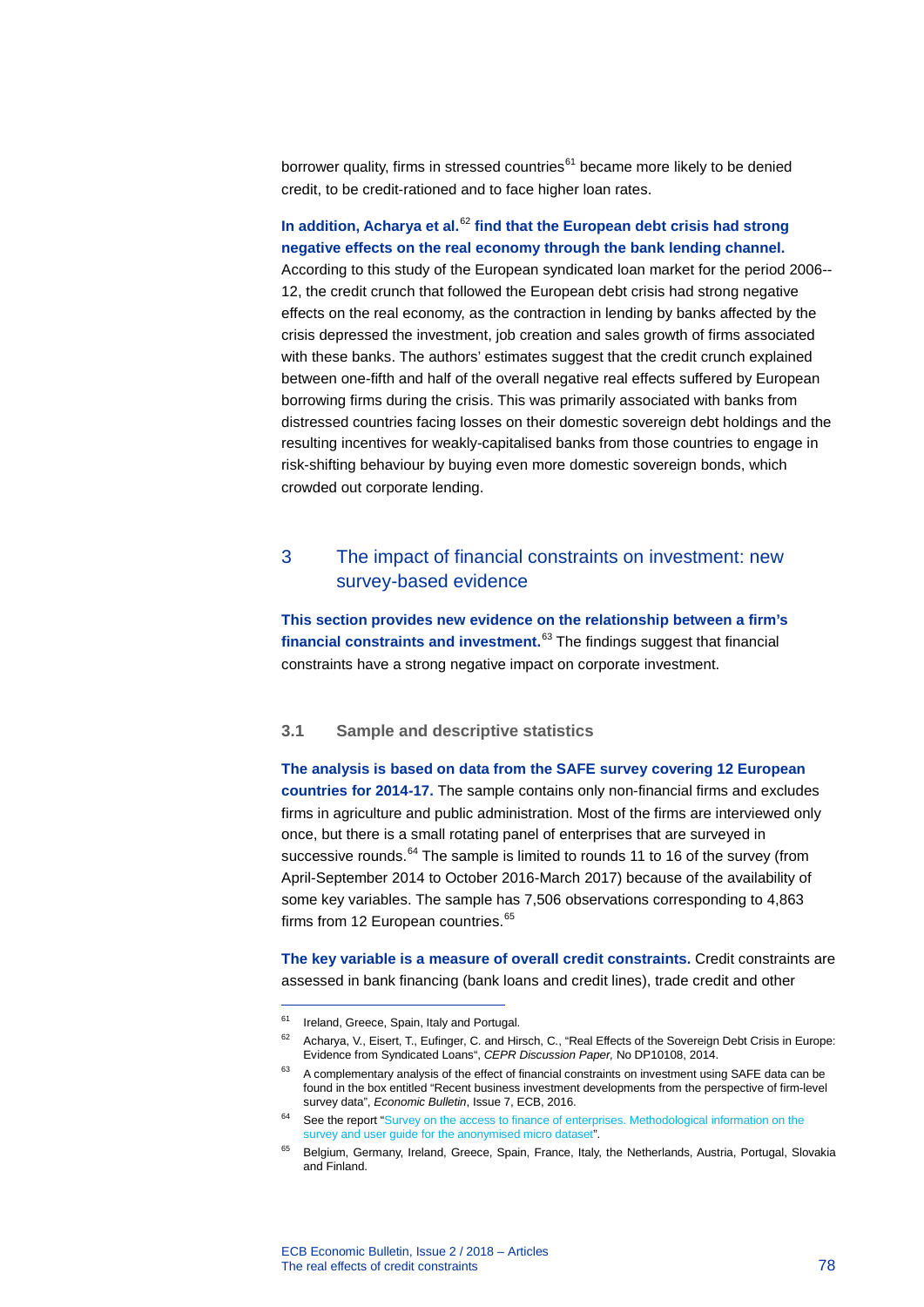financing (equity and debt securities, leasing, factoring, intercompany loans, etc.) A firm is considered to be financially constrained if it is constrained in any financing source. In particular, the credit constraint variable equals 1 if, for some type of financing, any of the following circumstances applies: a) a firm's application for external financing was rejected; b) a firm received only a limited part (i.e. less than 75%) of the financing it applied for (i.e. quantity rationing); c) a firm refused the lender's offer of external financing because the borrowing costs were too high (i.e. price rationing); d) a firm did not apply for external financing because it feared its application would be rejected (i.e. discouraged borrower).<sup>[66](#page-6-0)</sup> The variable equals 0 (i.e. unconstrained) if the firm successfully applied for external financing. Firms that did not apply for external financing are excluded from the sample. According to this indicator, 24% of the sample firms are constrained in some source of financing. $67$ 

# **The distribution of constrained firms differs across firm categories,**

**highlighting the role of information asymmetries and credit risk.** Charts 1-3 show the percentage of constrained firms across several categories. In line with previous literature, there is a negative relationship between the probability of experiencing financial constraints and size (Chart 1a). $^{68}$  $^{68}$  $^{68}$  Also in line with previous studies.<sup>[69](#page-6-3)</sup> the proportion of mature firms (ten or more years) that are constrained is much lower than that of relatively young firms (less than five years), although the proportion of very young firms that are constrained is also slightly lower (Chart 1b). Consistently with the literature that suggests that belonging to a business group relaxes financial constraints,<sup>[70](#page-6-4)</sup> the proportion of constrained firms among subsidiaries or branches is significantly lower than that among autonomous enterprises (Chart 2a). Ownership structure also matters, as sole traders and family businesses are more likely to be constrained than publicly listed firms (Chart 2b). There is also a significant proportion of constrained firms among those owned by venture capital enterprises, as venture capital tends to fund new and risky projects for which conventional finance is often not available. Exporting firms are less likely to be financially constrained than non-exporting firms, because the former tend to be more competitive and productive (Chart 3a).<sup>[71](#page-6-5)</sup> Finally, the proportion of credit-

<span id="page-6-0"></span><sup>&</sup>lt;sup>66</sup> Similar indicators have been constructed in previous literature but focused on bank credit only. See, for instance, Ferrando, A., Popov, A. and Udell, G.F., "Do SMEs Benefit from Unconventional Monetary Policy and How? Micro-evidence from the Eurozone", *Journal of Money, Credit and Banking*, 2018, forthcoming; Ferrando, A. and Mulier, K., "Firms' Financing Constraints: Do Perceptions Match the Actual Situation?", *Economic and Social Review*, Vol. 46, No 1, 2015, pp. 87-117.

<span id="page-6-1"></span> $67$  This figure is much higher than the figures presented in ECB's reports on the SAFE survey. There are two reasons for the discrepancy. First, the indicator in the reports focuses on bank loans only. Second, it uses as a denominator all SMEs for which bank loans are relevant, while the indicator in this article uses as a denominator only the firms that applied for external financing.

<span id="page-6-2"></span><sup>68</sup> See Beck, T., Demirgüç-Kunt, A. and Maksimovic, V., "Financial and Legal Constraints to Growth: Does Firm Size Matter?", *Journal of Finance*, Vol. 60, No 1, pp. 137-177; Beck, T., Demirgüç-Kunt, A., Laeven, L. and Maksimovic, V., "The determinants of financing obstacles", *Journal of International Money and Finance*, Vol. 25, No 6, 2006, pp. 932-952; Artola, C. and Genre, V., "Euro Area SMEs under Financial Constraints: Belief or Reality?", *CESifo Working Paper*, No 3650, 2011.

<span id="page-6-3"></span><sup>&</sup>lt;sup>69</sup> Ferrando, A. and Griesshaber, N., "Financing obstacles among euro area firms: Who suffers the most?", *Working Paper Series*, No 1293, ECB, 2011. Ferrando, A. and Mulier, K., "Firms' Financing Constraints: Do Perceptions Match the Actual Situation?", op. cit..

<span id="page-6-4"></span><sup>70</sup> See, for instance, Hoshi, T., Kashyap, A. and Scharfstein, D., "Corporate Structure, Liquidity, and Investment: Evidence from Japanese Industrial Groups", *Quarterly Journal of Economics*, Vol. 106, No 1, 1991, pp. 33-60.

<span id="page-6-5"></span><sup>71</sup> Correa-López, M. and Doménech, R., "The Internationalisation of Spanish Firms", *BBVA Research Working Papers,* No 12/30, 2012.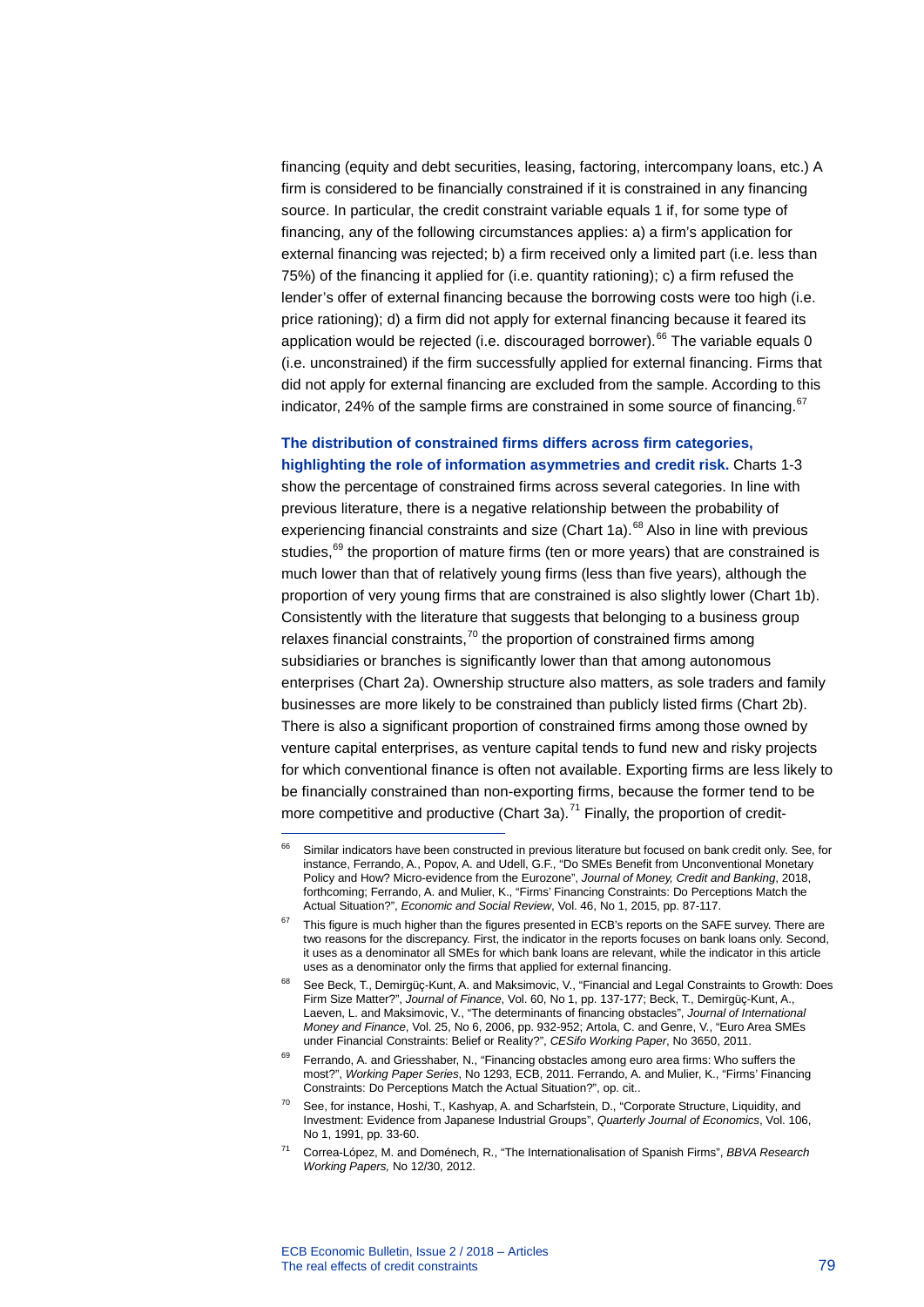constrained firms is higher in countries vulnerable to economic and financial shocks than in less vulnerable countries<sup>[72](#page-7-0)</sup> (Chart 3b).

#### **Chart 1**

### Percentage of constrained firms by size and by age



Source: ECB and European Commission survey on the access to finance of enterprises.

Notes. A firm is constrained if any of the following circumstances apply: a) its application for external financing was rejected; b) it received only a limited part (i.e. less than 75%) of the financing it applied for; c) it refused the lender's offer of external financing because the borrowing costs were too high; d) it did not apply for external financing because it feared its<br>application would be rejected. Th intercompany loans, etc.)

Observations are weighted using sampling weights. The weights restore the proportions of the economic weight (in terms of number of employees) of each size class, economic

activity and country. The number of observations is 7,506. Countries: Belgium, Germany, Ireland, Greece, Spain, France, Italy, the Netherlands, Austria, Portugal, Slovakia and Finland.

Period: rounds 11 to 16 of the SAFE survey (from April-September 2014 to October 2016-March 2017).<br>Size classes based on number of employees are as follows. micro: less than 10, small: between 10 and 49, medium: between 50

#### **Chart 2**

### Percentage of constrained firms by legal form and by ownership structure

(weighted percentages)





<span id="page-7-0"></span>Source: ECB and European Commission survey on the access to finance of enterprises. Notes: See Chart 1.

-

<sup>72</sup> "Vulnerable countries" refers to Ireland, Greece, Spain, Italy, Portugal and Slovakia, "less vulnerable countries" refers to the remaining countries in the sample.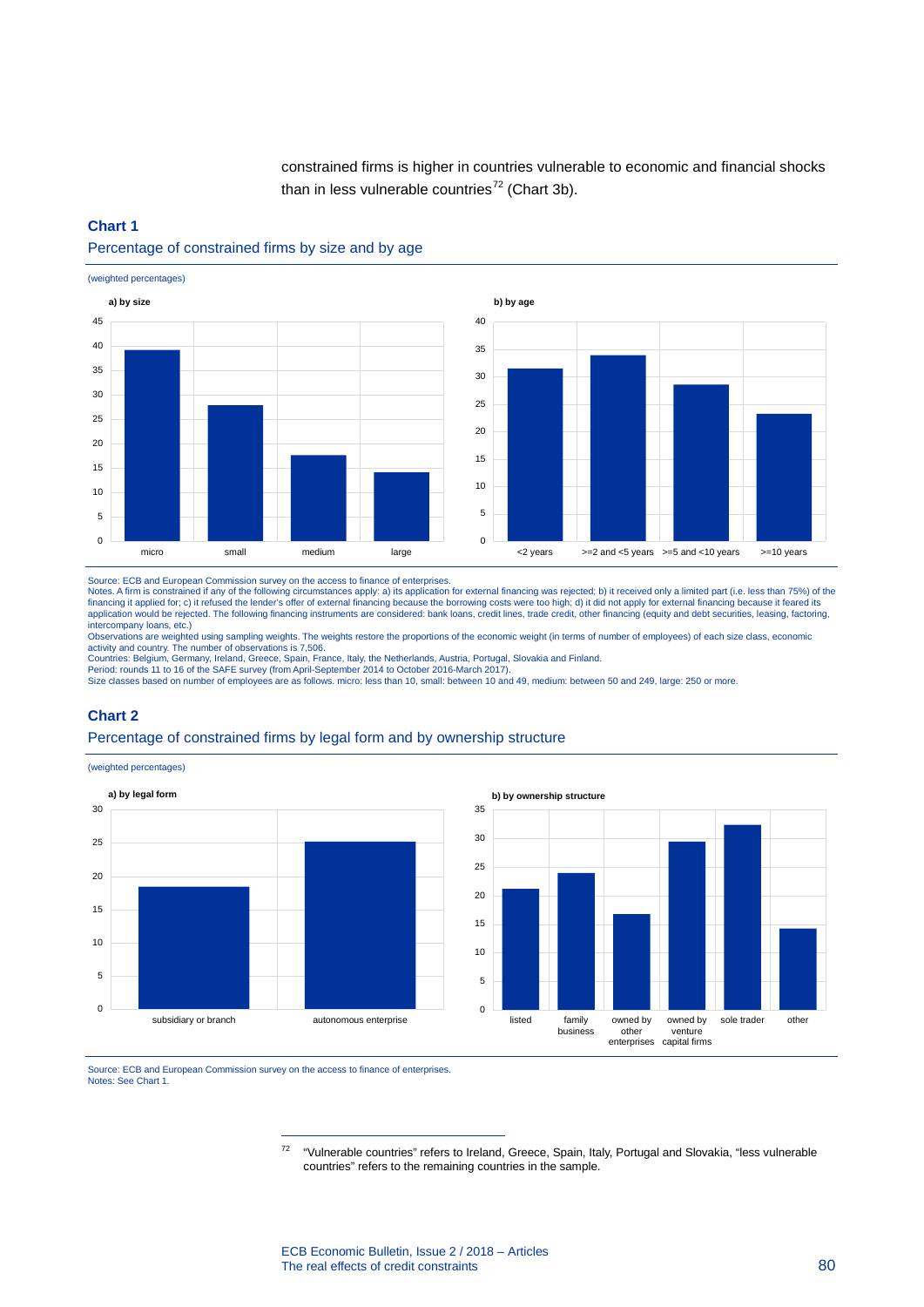# **Chart 3**

(weighted percentages)



Percentage of constrained firms by exporter/non-exporter status and by country

Source: ECB and European Commission survey on the access to finance of enterprises.

Notes: See Chart 1. "Vulnerable countries" refers to Ireland, Greece, Spain, Italy, Portugal and Slovakia, "less vulnerable countries" refers to the remaining countries in the sample.

#### **Descriptive evidence suggests a negative relationship between financial**

**constraints and corporate investment.** In the survey firms are asked whether their investment has decreased, remained unchanged or increased over the past six months. To investigate a possible link between financial constraints and investment, Chart 4 shows the distribution of investment for constrained and unconstrained firms. The percentage of firms reporting that investment decreased or remained unchanged is substantially larger (about 15 percentage points) in the group of financially constrained firms.<sup>[73](#page-8-0)</sup>

#### **Chart 4**

-

### Investment and credit constraints



Source: ECB and European Commission survey on the access to finance of enterprises. Notes: See Chart 1.

<span id="page-8-0"></span> $73$  The difference is statistically significant at 1%.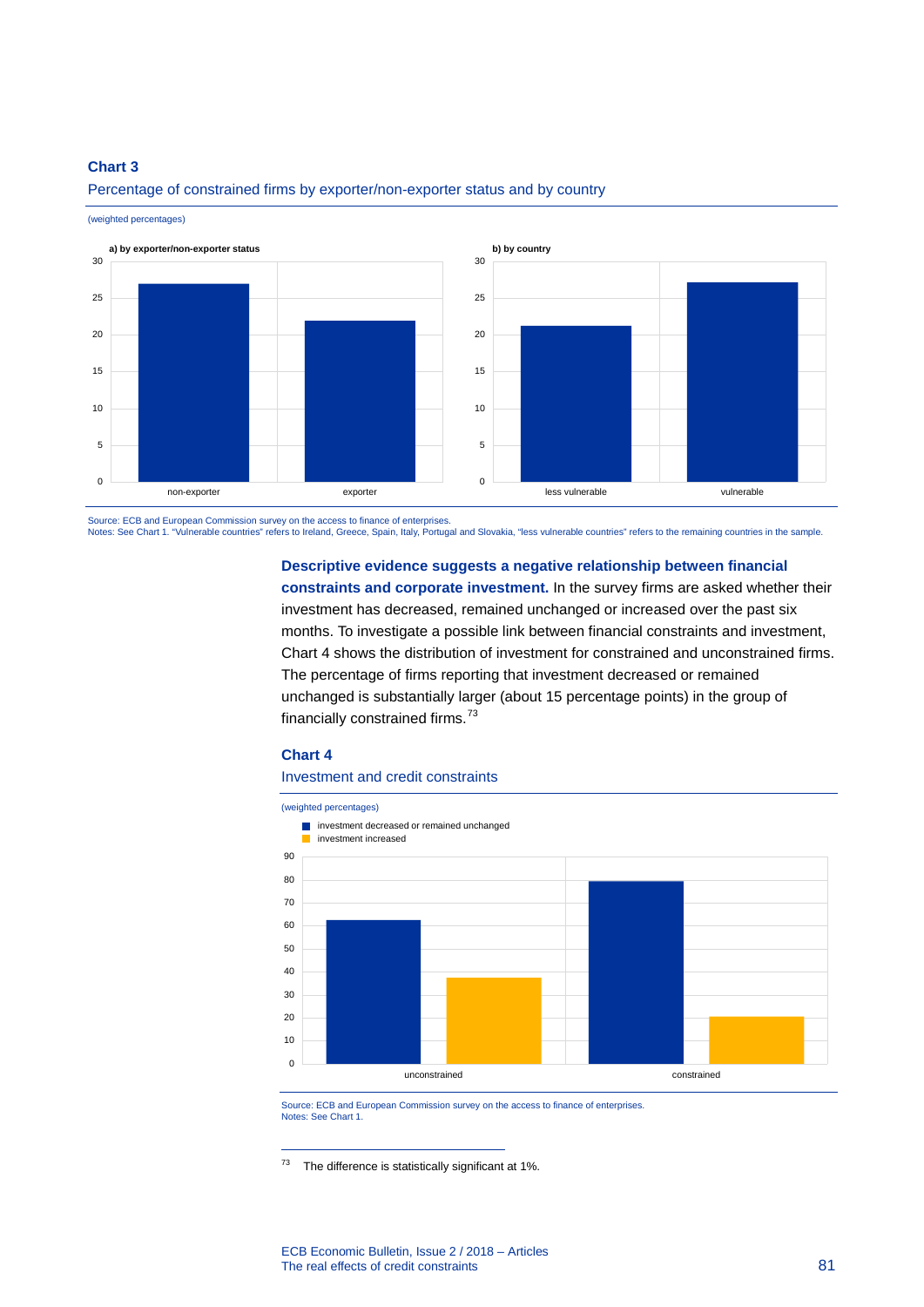# **3.2 Econometric analysis**

**A more formal test of the effects of credit constraints on investment can be carried out through regression analysis.** The analysis uses linear probability models. The dependent variable is *investment*, a dummy variable that equals 1 if investment has increased and 0 if it has decreased or remained unchanged. This variable is regressed on the credit constraint indicator, a large set of firm-level and country-level controls and country and time-fixed effects.

**The key identification challenge is omitted variable bias.** Firms with poor investment opportunities tend to invest less and are likely to have a higher probability of being credit-constrained. Hence, the coefficient on the credit constraint indicator may be affected by endogeneity.

**To tackle this problem, the analysis follows two approaches, one that uses proxies for investment opportunities and another that uses instrumental variable methods.** The first approach relies on the use of ordinary least squares (OLS) and a large set of covariates to control for firms' investment opportunities. The main measure of investment opportunities is an indicator for changes in the enterprise-specific outlook, as in Ferrando and Mulier.<sup>[74](#page-9-0)</sup> In particular, the firm is asked to assess the evolution of its own outlook, with respect to sales and profitability or business plan, over the past six months. The analysis also includes an indicator for changes in a firm's turnover as a proxy for growth opportunities, as in Gomes.  $75$  Regarding the remaining firm-level controls, size and age, together with the firm's sector of activity, are traditional determinants of investment opportunities (see Petersen and Rajan<sup>76</sup>).<sup>[77](#page-9-3)</sup>

### **Nevertheless, as one cannot perfectly control for firms' investment**

**opportunities, instrumental variables are also used.** The instrumental variables approach is aimed at removing any remaining correlation of the error term in the regression with the credit constraint indicator. The proposed instruments, *adjusted credit standards*, are two variables that measure the level of (adjusted) credit standards in each country, as applied to large firms and SMEs respectively. The variables, which come from the euro area bank lending survey, measure the supplyonly component of banks' credit standards (i.e. banks' loan approval criteria), as influenced by factors such as their cost of funds, competitive pressures and risk tolerance.[78](#page-9-4) Adjusted credit standards should be uncorrelated with demand factors such as the macroeconomic and industry-specific outlook, borrowers' creditworthiness and risks related to the collateral demanded. However, to rule out the possibility that

<span id="page-9-0"></span><sup>74</sup> Ferrando, A. and Mulier, K., "The real effects of credit constraints: evidence from discouraged borrowers in the euro area", *op. cit.*

<span id="page-9-1"></span><sup>75</sup> Gomes, J.F., "Financing Investment", *American Economic Review,* Vol. 91, No 5, 2001, pp. 1263-1285.

<span id="page-9-2"></span><sup>76</sup> Petersen, M.A. and Rajan, R.G., "The Benefits of Lending Relationships: Evidence from Small Business Data", *Journal of Finance*, Vol. 49, No 1, 1994, pp. 3-37.

<span id="page-9-3"></span> $77$  Other firm-level controls are also included. See notes to Table 1.

<span id="page-9-4"></span> $78$  To construct these two variables, credit standards are regressed on the demand factors "general economic situation", "industry or firm-specific situation/borrower's creditworthiness" and "risk related to the collateral demanded". The residuals of those regressions are the adjusted credit standards variables. For further details on the construction of the variables, see García-Posada, M., "Credit constraints, firm investment and growth: evidence from survey data," *Working Paper Series*, ECB, forthcoming.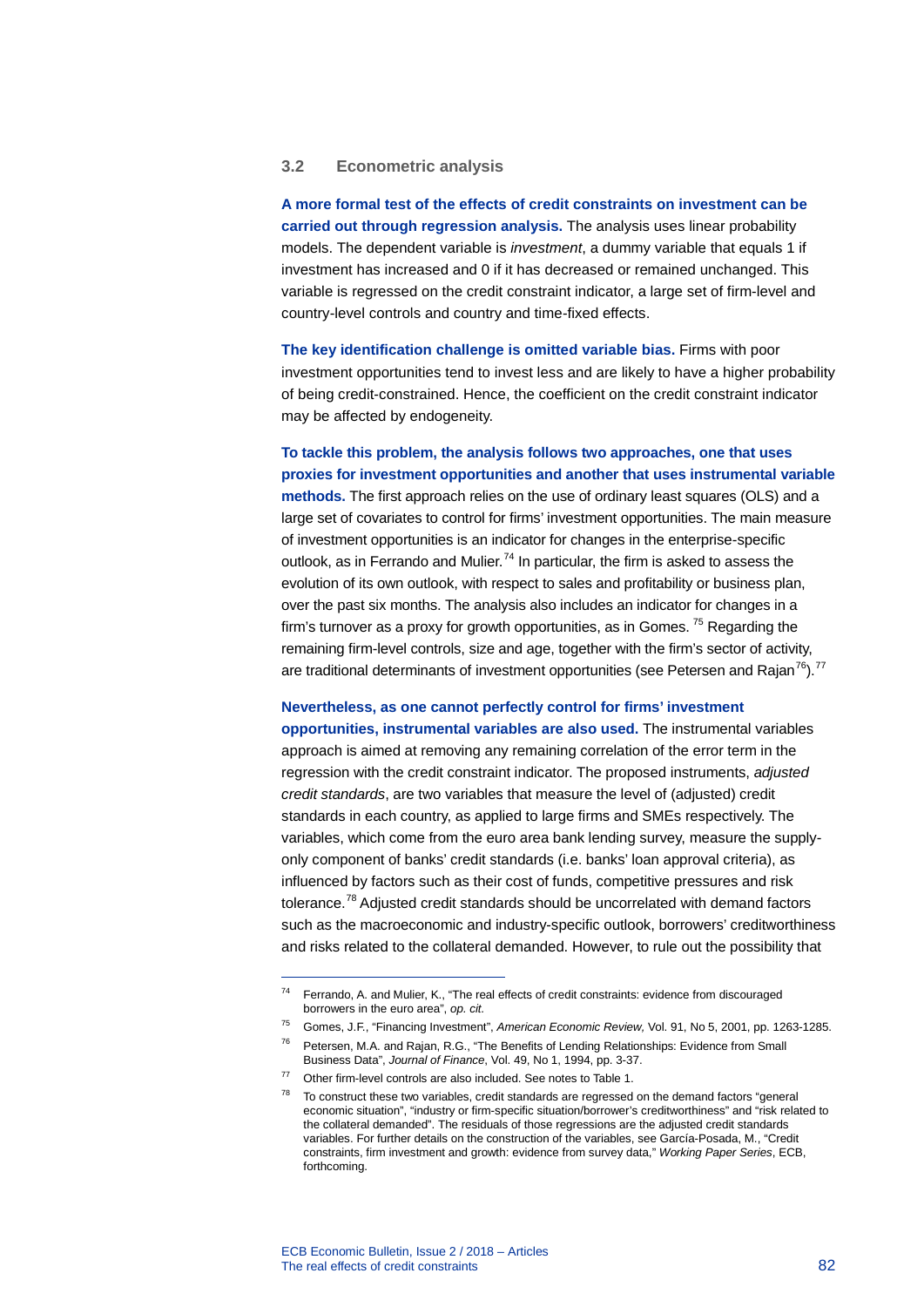the instrument is just capturing the economic cycle and in turn the economy-wide investment opportunities, macroeconomic controls have been included: real GDP, the consumer confidence indicator and the ten-year government bond yield.

**The results suggest that financial constraints have a large effect on investment.** Table 1 presents the results of linear probability models estimated by OLS and twostage least squares (2SLS), in which the dependent variable is *investment*. [79](#page-10-0) Column 1, estimated by OLS, shows a negative and strong correlation between the endogenous regressor, *constrained*, and the dependent variable *investment*. However, to establish a causal relationship one needs to make use of the instrumental variables. First, a single instrumental variable, the adjusted credit standards in loans to SMEs, is used (column 2). According to these estimates, the presence of credit constraints reduces the probability of increasing investment by 67 percentage points, but the effect is estimated imprecisely and is only statistically significant at 10%. To increase the precision of the estimates, a second instrumental variable is used, namely the adjusted credit standards in loans to large firms. $80$  The result, displayed in column 3, is a very strong and precise effect: credit constraints reduce the probability of an increase in investment by 92 percentage points, and the coefficient is significant at  $5\%$ .<sup>[81](#page-10-2)</sup>

#### **Table 1**

#### Impact of credit constraints on investment

(coefficients, standard errors below in parenthesis)

|                             | 1           | $\overline{2}$       | 3                      |
|-----------------------------|-------------|----------------------|------------------------|
| <b>Constrained</b>          | $-0.096***$ | $-0.668*$            | $-0.917**$             |
|                             | (0.019)     | (0.387)              | (0.360)                |
| <b>Estimator</b>            | <b>OLS</b>  | 2SLS                 | 2SLS                   |
| <b>Instruments</b>          |             | credit standards SME | credit standards SME   |
|                             |             |                      | credit standards large |
| <b>F-test (first stage)</b> |             | 11.711               | 11.510                 |

Sources: ECB and European Commission survey on the access to finance of enterprises and ECB calculations. Notes: The dependent variable is *investment*, a dummy that equals 1 if investment has increased and 0 if it has decrease remained unchanged.

*Constrained* is a dummy that equals 1 if the firm is credit-constrained and 0 otherwise.

The instrumental variables are adjusted credit standards in loans to SMEs and adjusted credit standards in loans to large firms. All specifications include country dummies, time dummies, macro controls, firm controls and other firm controls. Macro controls are detrended real GDP, a consumer confidence indicator and the ten-year government bond yield. Firm controls are dummies for sector, size (in terms of employment and turnover), age, legal form, ownership structure and exporter/non-exporter status.

Other firm controls are dummies for increase/decrease in turnover, profits, labour costs, other costs, the debt-to-assets ratio and<br>interest expenses and dummies for improvement/deterioration in the enterprise-specific ou enterprise's credit history.

All time-varying controls are lagged once (t-1).

-

Cluster-robust standard errors in parentheses. Cluster level: country-wave. \*\*\* p<0.01, \*\* p<0.05, \* p<0.1 F-test (first stage) is the Kleibergen-Paap Wald rk F statistic.

OLS is ordinary least squares. 2SLS is two-stage least squares. Estimations are weighted using sampling weights. The weights restore the proportions of the economic weight (in terms of number of employees) of each size class, economic activity and country. The number of observations is 7,506.

Countries: Belgium, Germany, Ireland, Greece, Spain, France, Italy, the Netherlands, Austria, Portugal, Slovakia and Finland. Period: rounds 11 to 16 of the SAFE survey (from April-September 2014 to October 2016-March 2017).

<span id="page-10-0"></span><sup>79</sup> All time-varying controls are lagged one period, while the endogenous regressor, *constrained*, and the adjusted credit standards instruments are included contemporaneously.

- <span id="page-10-1"></span>80 Notice also that the instruments do not seem to be weak, as the first-stage F-statistic is above 10, the reference value suggested by the literature. The specification also passes the Sargan-Hansen J test  $(p-value = 0.291)$ , i.e. we cannot reject the null of validity of the over-identifying restrictions.
- <span id="page-10-2"></span><sup>81</sup> This average effect may hide important heterogeneity, as the impact of credit constraints may be very strong for some types of firm and weak or inexistent for other types. In particular, using the same sample, García-Posada, M., op. cit., finds that most of the causal impact of credit constraints on firm investment is driven by old SMEs.